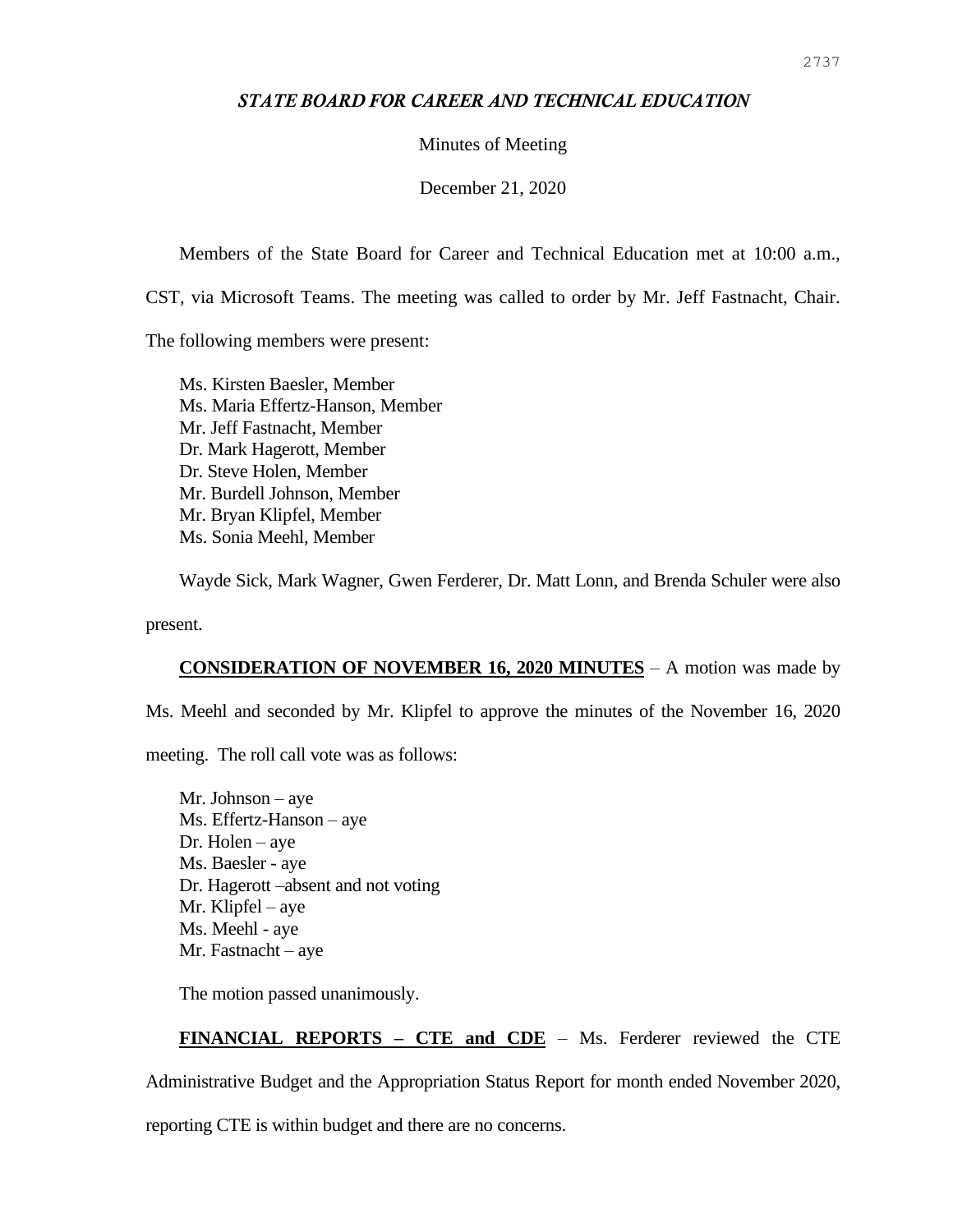Dr. Lonn reviewed the CDE Administrative Budget reporting that CDE is within budget. It was noted that CDE is in the process of moving to a new location and there will be costs associated with the move.

Following a brief discussion, a motion was made by Dr. Holen and seconded by Ms. Effertz-Hanson to approve the CTE and CDE financial reports as presented. The motion passed unanimously.

**STATE DIRECTOR'S REPORT** – Mr. Sick reported on meetings and activities he has been involved in which included: CTSO Covid Guidance that aligns with the K-12 Smart Restart, Executive Orders, and ND High School Activities Association guidelines; CTSO membership drive letter; Emergency Commission and Legislative Budget section meetings regarding CARES Act funding; reviewing and approving Innovative Grant applications; Work-Based Learning guidance; NDSU Teacher Induction Program (TIP); Bismarck Career Academy tour with Watford City CTE Center representatives; and, attended a variety of other meetings.

Mr. Sick reviewed the CTE Teacher Pipeline information and explained the multiple pathways to become a CTE teacher including Praxis Testing, Transition to Teaching Program, Community Expert Permits, and T&I requirements.

Discussion was held on the number of individuals in the pipeline and some of the challenges in recruitment, such as salary.

CTE and Academic Scholarship information was also reviewed. Mr. Sick stated the data shows the importance of Career Development Counselors and their impact on scholarship recipients.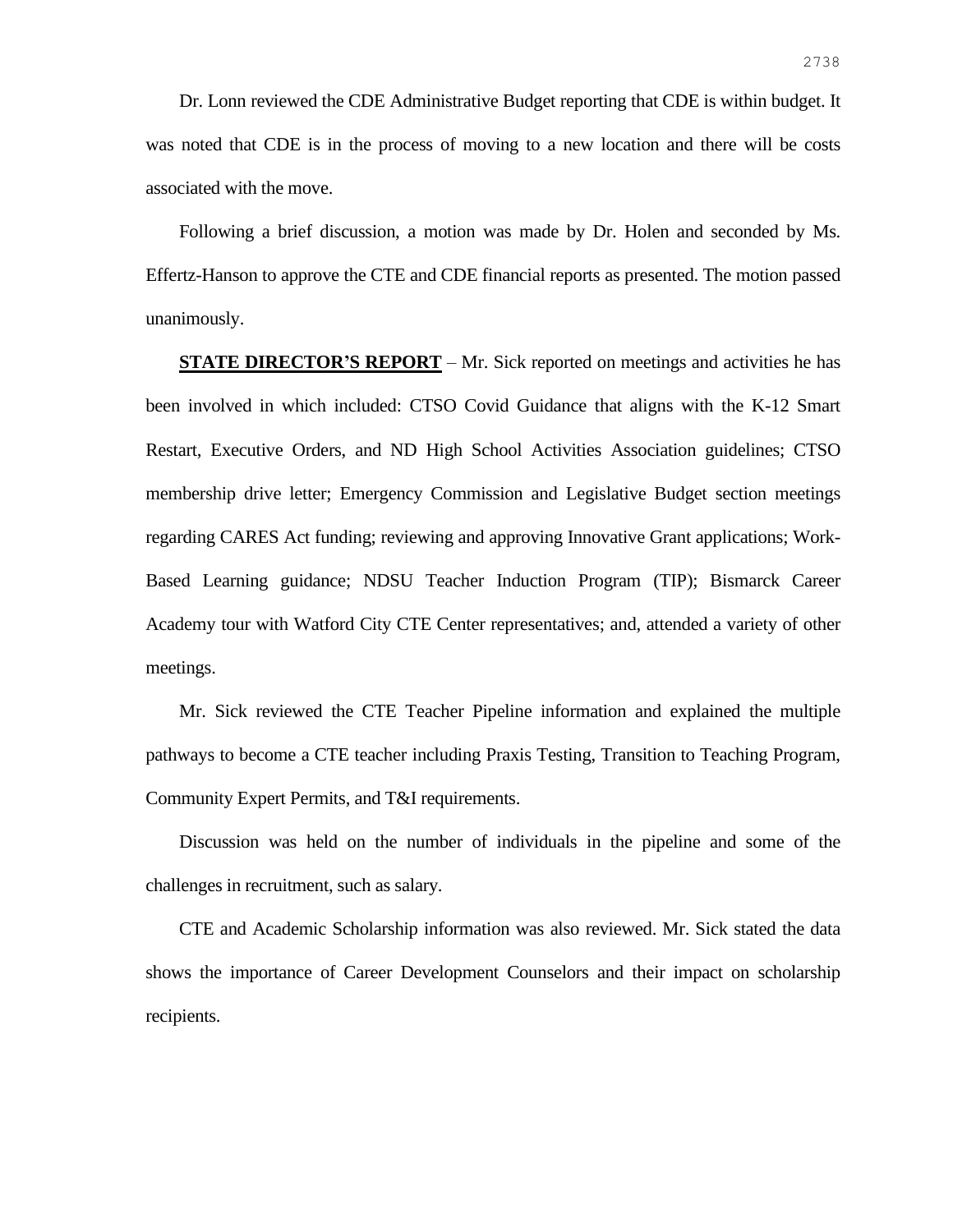Mr. Sick reviewed the CTE budget request and recommendation comparison summary reporting the Senate Appropriations Hearing will be held on January 7. Mr. Sick stated he will be working closely with multiple entities on CTE priorities.

Discussion was held on the process for testifying during the 2021 Session. Mr. Sick responded that Legislative Council outlined the process and the Senate chairman prefers only the agency director and any other agency personnel making presentations attend the hearing in person. Due to limited room capacity because of the COVID-19 pandemic, the chairman asks that other agency personnel not attend the hearing in person. Mr. Sick will get clarification as to whether Board members should or can attend in person.

Following further discussion, Mr. Sick was thanked for his report.

**CDE REPORT** – Dr. Lonn reviewed current dashboard information and key objectives for the next biennium, reporting that an important distinction in CDE's budget is that all dollars go back to student learning experiences.

Discussion was held on virtual schooling in a regular K-12 setting versus what CDE provides. It was agreed that it appears there is competing interest for students.

Discussion continued on the unique challenges of virtual school environments, the current funding formula, and legislative bills that may be coming through the session regarding CDE, virtual learning and the funding formula. It was agreed that CTE/CDE needs to be purposeful in their responses of the unique challenges with competing tools to serve students.

The Board thanked Dr. Lonn for his report.

**CONSOLIDATED ANNUAL REPORT (CAR)** – Mr. Sick reported the Consolidated Annual Report (CAR) must be submitted by December 31, stating there is less data required this year due to the transition from Perkins IV to Perkins V.